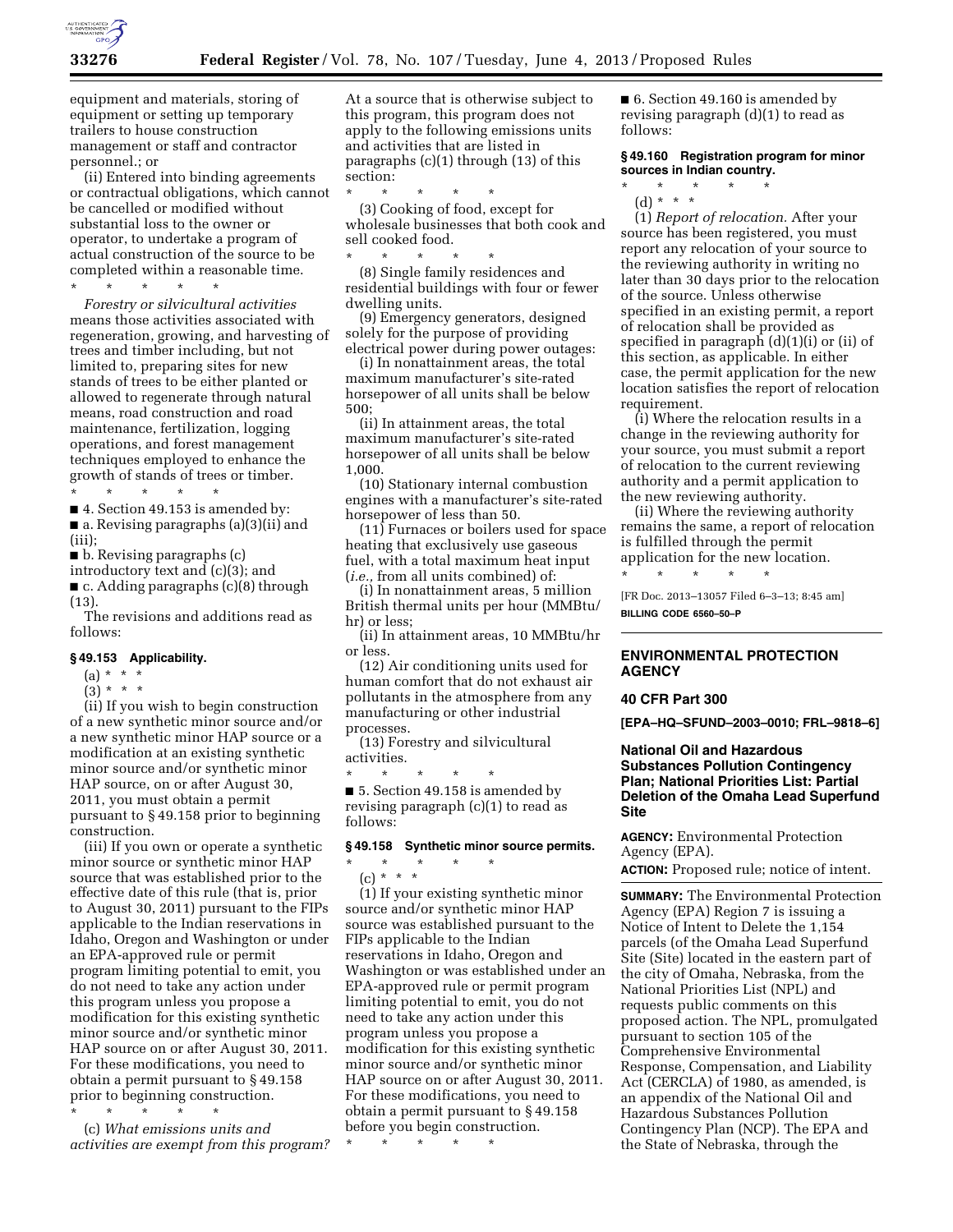Nebraska Department of Environmental Quality (NDEQ), have determined that all appropriate response actions under CERCLA and other lead abatement activities at these identified parcels have been completed. However, this deletion does not preclude future actions under Superfund.

This partial deletion pertains to soils, dust and deteriorating lead-based paint, where applicable, of the 1,154 residential parcels. These types of properties include single and multifamily dwellings, apartment complexes, child-care facilities, vacant lots in residential areas, schools, churches, community centers, parks, greenways, and any other areas where children may be exposed to site-related contaminated media. A listing of the parcels by address can be found in Table 1 in the deletion docket. Figure 1 also shows a map of the Omaha Lead site and identifies the parcels proposed for deletion. Approximately 12,800 residential parcels and associated soil, dust and deteriorating lead-based paint will remain on the NPL and is/are not being considered for deletion as part of this action.

**DATES:** Comments must be received by July 5, 2013.

**ADDRESSES:** Submit your comments, identified by Docket ID no. EPA–HQ– SFUND–2003–0010, by one of the following methods:

• *[http://www.regulations.gov.](http://www.regulations.gov)* Follow on-line instructions for submitting comments.

• *Email: [france-](mailto:france-isetts.pauletta@epa.gov)*

*[isetts.pauletta@epa.gov](mailto:france-isetts.pauletta@epa.gov)* Fax: 913–551– 7066

• *Mail:* Environmental Protection Agency, 8600 NE Underground Dr., Pillar 253,, Kansas City, Missouri 64161 Attention: Pauletta France-Isetts, Superfund Division Hand delivery: 11201 Renner Boulevard, Lenexa, Kansas 66219. Such deliveries are only accepted during the Docket's normal hours of operation, and special arrangements should be made for deliveries of boxed information.

*Instructions:* Direct your comments to Docket ID no. EPA–HQ–SFUND–2003– 0010. EPA's policy is that all comments received will be included in the public docket without change and may be made available online at *[http://](http://www.regulations.gov)  [www.regulations.gov,](http://www.regulations.gov)* including any personal information provided, unless the comment includes information claimed to be Confidential Business Information (CBI) or other information whose disclosure is restricted by statute. Do not submit information that you consider to be CBI or otherwise protected through *[http://](http://www.regulations.gov)* 

*[www.regulations.gov](http://www.regulations.gov)* or email. The *<http://www.regulations.gov>* Web site is an ''anonymous access'' system, which means EPA will not know your identity or contact information unless you provide it in the body of your comment. If you send an email comment directly to EPA without going through *[http://](http://www.regulations.gov) [www.regulations.gov,](http://www.regulations.gov)* your email address will be automatically captured and included as part of the comment that is placed in the public docket and made available on the Internet. If you submit an electronic comment, EPA recommends that you include your name and other contact information in the body of your comment and with any disk or CD–ROM you submit. If EPA cannot read your comment due to technical difficulties and cannot contact you for clarification, EPA may not be able to consider your comment. Electronic files should avoid the use of special characters, any form of encryption, and be free of any defects or viruses.

#### **Docket:**

All documents in the docket are listed in the *<http://www.regulations.gov>*index. Although listed in the index, some information is not publicly available, e.g., CBI or other information whose disclosure is restricted by statute. Certain other material, such as copyrighted material, will be publicly available only in the hard copy. Publicly available docket materials are available either electronically in *[http://](http://www.regulations.gov)* 

*[www.regulations.gov](http://www.regulations.gov)* or in hard copy at: EPA Region 7, 11201 Renner

Boulevard., Lenexa, Kansas 66219 open from 8 a.m. to 4 p.m.

EPA Public Information Center (north), 3040 Lake Street, Omaha, NE 68111 open from 8 a.m. to 4 p.m. call (402) 991–9583 to ensure staff are available; EPA Public Information Center (south) 4909 S. 25th Street, Omaha, NE 68107, open from 8 a.m. to 4 p.m. call (402) 731–3045 to ensure staff are available; W. Dale Clark Library, 215 S. 15th Street; Omaha, NE 68102

## **FOR FURTHER INFORMATION CONTACT:**

Pauletta France-Isetts, Remedial Project Manager, U.S. Environmental Protection Agency, Region 7, Superfund Division, 8600 NE Underground Drive, Pillar 253, Kansas City, Missouri 64161, (913)– 339–8105, email: [france](mailto:france-isetts.pauletta@epa.gov)[isetts.pauletta@epa.gov](mailto:france-isetts.pauletta@epa.gov) 

## **SUPPLEMENTARY INFORMATION:**

## **Table of Contents**

I. Introduction II. NPL Deletion Criteria III. Deletion Procedures

# IV. Basis for Intended Partial Site Deletion

#### **I. Introduction**

EPA Region 7 announces its intent to delete the 1,154 residential parcel(s) (identified in Table 1 and Figure 1 of the deletion docket) of the Omaha Lead Superfund Site (Site), from the National Priorities List (NPL) and request public comment on this proposed action. The NPL constitutes Appendix B of 40 CFR part 300, which is the Oil and Hazardous Substances Pollution Contingency Plan (NCP), which EPA promulgated pursuant to section 105 of the Comprehensive Environmental Response, Compensation and Liability Act (CERCLA) of 1980, as amended. EPA maintains the NPL as those sites that appear to present a significant risk to public health, welfare, or the environment. Sites on the NPL may be the subject of remedial actions financed by the Hazardous Substance Superfund (Fund). This partial deletion of the Omaha Lead Superfund Site is proposed in accordance with 40 CFR 300.425(e) and is consistent with the Notice of Policy Change: Partial Deletion of Sites Listed on the National Priorities List. 60 FR 55466 (Nov. 1, 1995). As described in 300.425(e)(3) of the NCP, a portion of a site deleted from the NPL remains eligible for Fund-financed remedial action if future conditions warrant such actions.

EPA will accept comments on the proposal to partially delete portions of this site for thirty (30) days after publication of this document in the **Federal Register**.

Section II of this document explains the criteria for deleting sites from the NPL. Section III discusses procedures that EPA is using for this action. Section IV discusses the 1,154 residential parcel(s) of the Omaha Lead Superfund Site and demonstrates how each activity completed at the parcels meet the deletion criteria.

#### **II. NPL Deletion Criteria**

The NCP establishes the criteria that EPA uses to delete sites from the NPL. In accordance with 40 CFR 300.425(e), sites may be deleted from the NPL where no further response is appropriate. In making such a determination pursuant to 40 CFR 300.425(e), EPA will consider, in consultation with the State, whether any of the following criteria have been met:

i. responsible parties or other persons have implemented all appropriate response actions required;

ii. all appropriate Fund-financed response under CERCLA has been implemented, and no further response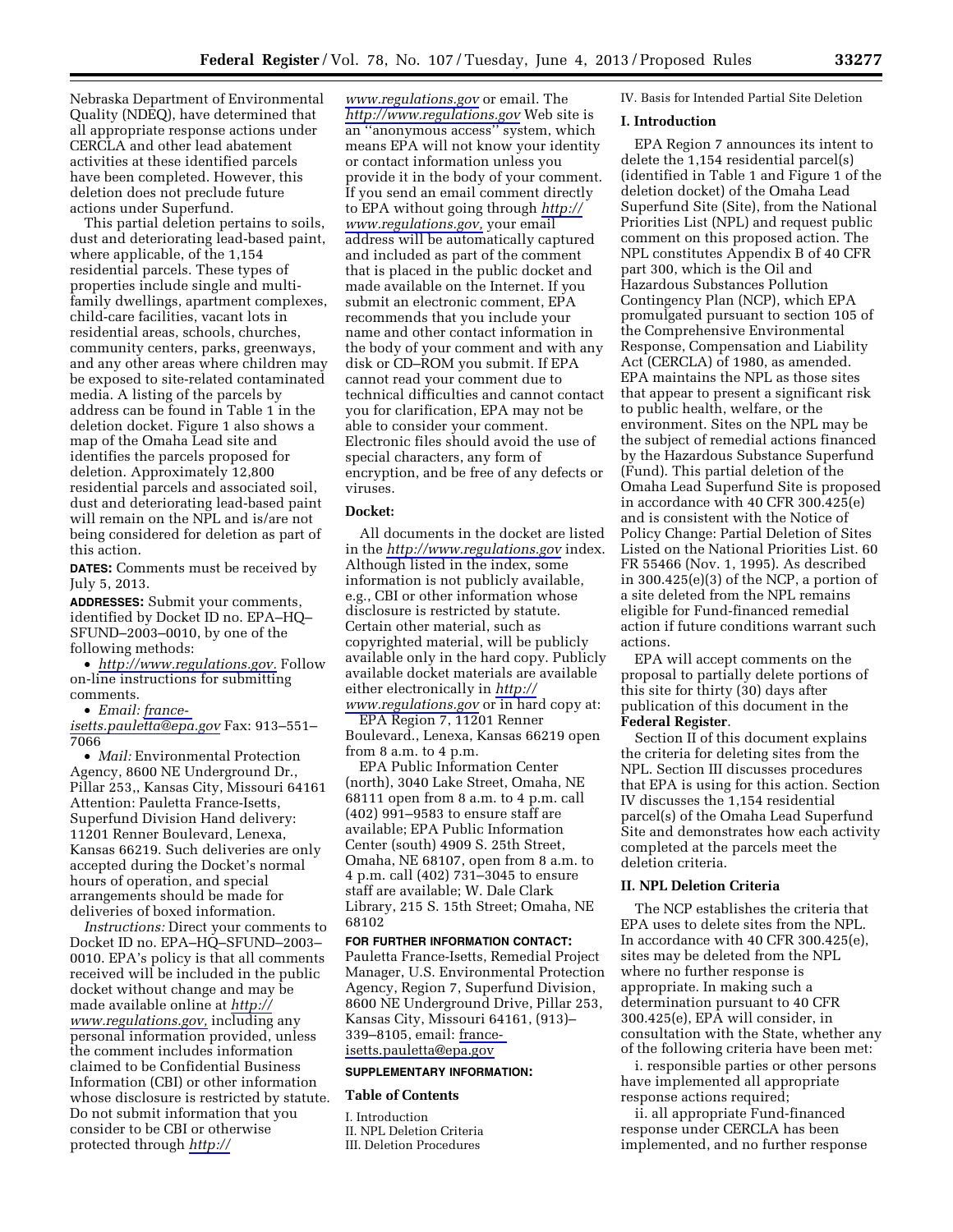action by responsible parties is appropriate; or

iii. the remedial investigation has shown that the release poses no significant threat to public health or the environment and, therefore, the taking of remedial measures is not appropriate.

#### **III. Deletion Procedures**

The following procedures apply to deletion of [Enter description of parcel(s)] of the Site:

(1) EPA consulted with the State before developing this Notice of Intent for Partial Deletion.

(2) EPA has provided the state 30 working days for review of this notice prior to publication of it today.

(3) In accordance with the criteria discussed above, EPA has determined that no further response is appropriate.

(4) The State of Nebraska, through the Nebraska Department of Environmental Quality, has concurred with the deletion of the 1,154 parcel(s) identified in Table 1 and Figure 1of the Omaha Lead Superfund Site, from the NPL.

(5) Concurrently, with the publication of this Notice of Intent for Partial Deletion in the **Federal Register**, a notice is being published in a major local newspaper, Omaha World Herald and Nuestro Mundo. The newspapers announce the 30-day public comment period concerning the Notice of Intent for Partial Deletion of the Site from the NPL.

(6) The EPA placed copies of documents supporting the proposed partial deletion in the deletion docket and made these items available for public inspection and copying at the Site information repositories identified above.

If comments are received within the 30-day comment period on this document, EPA will evaluate and respond accordingly to the comments before making a final decision to delete the 1,154 parcel(s) indentified in Table 1 and Figure 1. If necessary, EPA will prepare a Responsiveness Summary to address any significant public comments received. After the public comment period, if EPA determines it is still appropriate to delete the 1,154 parcel(s) identified in Table 1 and Figure 1 of the Omaha Lead Superfund Site, the Regional Administrator will publish a final Notice of Partial Deletion in the **Federal Register**. Public notices, public submissions and copies of the Responsiveness Summary, if prepared, will be made available to interested parties and included in the site information repositories listed above.

Deletion of a portion of a site from the NPL does not itself create, alter, or revoke any individual's rights or

obligations. Deletion of a portion of a site from the NPL does not in any way alter EPA's right to take enforcement actions, as appropriate. The NPL is designed primarily for informational purposes and to assist EPA management. Section 300.425(e)(3) of the NCP states that the deletion of a site from the NPL does not preclude eligibility for future response actions, should future conditions warrant such actions.

## **IV. Basis for Partial Site Deletion**

The following information provides EPA's rationale for deleting the 1,154 residential property parcel(s) identified in Table 1 and Figure 1 of the Omaha Lead Superfund Site from the NPL:

#### *Site Background and History*

The Omaha Lead Site (OLS or Site [CERCLIS ID #NESFN0703481]) includes surface soils present at residential properties, child-care centers, and other residential-type properties in the city of Omaha, Douglas County, Nebraska, that have been contaminated as a result of air emissions deposition from historic lead smelting and refining operations. The OLS encompasses the eastern portion of the greater metropolitan area in Omaha, Nebraska. The site extends from the Douglas-Sarpy County line on the south, north to Read Street and from the Missouri River on the east to 56th Street on the west. The Site is centered around downtown Omaha, Nebraska, where two former lead-processing facilities operated. American Smelting and Refining Company, Inc. (ASARCO) operated a lead refinery at 500 Douglas Street in Omaha, Nebraska, for over 125 years. Aaron Ferer & Sons Company (Aaron Ferer), and later the Gould Electronics, Inc., (Gould) operated lead battery recycling plant were located at 555 Farnam Street.

Both ASARCO and Aaron Ferer/ Gould facilities released lead-containing particulates into the atmosphere from their smokestacks which were deposited on surrounding residential properties. Douglas County Health Department (DCHD) monitored ambient air quality around the ASARCO facility beginning in 1984. This air monitoring routinely measured ambient air lead concentrations in excess of the ambient air standard.

The DCHD has compiled statistics on the results of blood lead screening of children less than seven years of age for more than 25 years. Blood lead screening of children living in zip codes located east of 45th Street have consistently exceeded the 10 microgram per deciliter (µg/dl) health-based

threshold more frequently than children living elsewhere in the county.

In 1998, the Omaha City Council requested assistance from the EPA to address the high frequency of children found with elevated blood lead levels by the DCHD. At that time, the EPA began investigating the lead contamination in the Omaha area under the authority of the Comprehensive Environmental Response, Compensation, and Liability Act (CERCLA).

The OLS includes those residential properties where the U.S. Environmental Protection Agency (EPA) determines through soil sampling that soil lead levels represent an unacceptable risk to human health. Residential properties where soil sampling indicates that soil lead concentrations are below a level that represent an unacceptable risk, they are not considered part of the Site. Residential properties include those with high accessibility to sensitive populations (children seven years of age and younger [0 to 84 months] and pregnant or nursing women). These types of properties include single and multi-family dwellings, apartment complexes, child-care facilities, vacant lots in residential areas, schools, churches, community centers, parks, greenways, and any other areas where children may be exposed to site-related contaminated media. Commercial and industrial properties are also excluded from the defined Site. The EPA established a 27 square-mile Final Focus Area to evaluate potentially impacted properties.

The OLS was proposed to be included on the National Priorities List (NPL) on February 26, 2002 (67 FR 8836). The Site was listed on the NPL on April 30, 2003 (68 FR 23094).

The residential properties proposed for partial deletion were addressed under both removal and remedial authority. Regardless of the authority used for the remediation of yards, the cleanup levels for soils (developed using the IEUBK model) for all the properties proposed for deletion are the same. The response decision documents and activities will be discussed in the following sections.

#### *Removal Activities*

The EPA began sampling residential properties that were used to provide licensed child-care services in March 1999. Due to the high concentrations of lead detected in yard soils, the EPA initiated a removal action to address lead-contaminated soils that exceed criteria for a time-critical removal action in 1999. The removal response involves the excavation and replacement of lead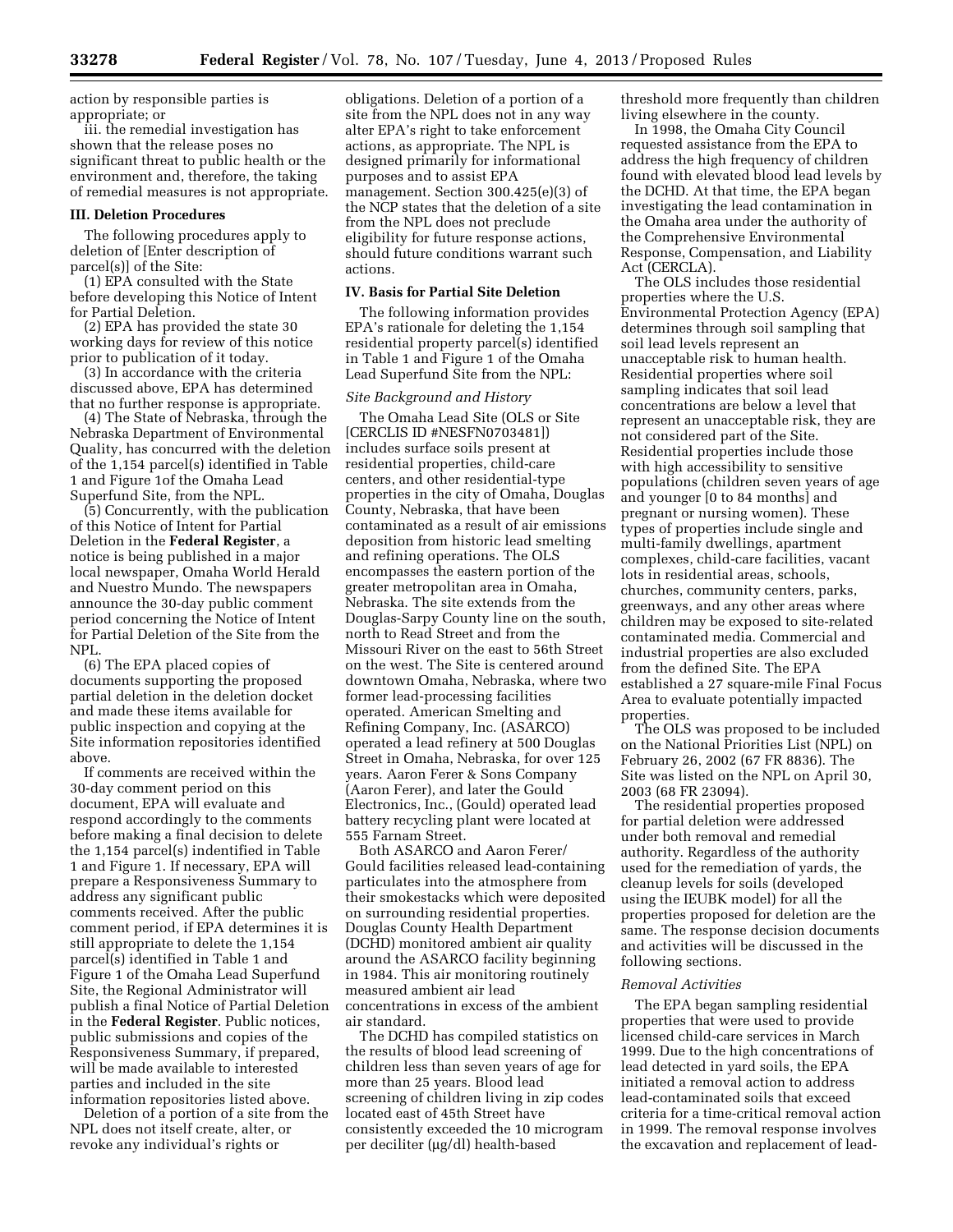contaminated soil where action levels identified in the Action Memorandum are exceeded. These response actions levels were:

• A child seven years of age or younger (0 to 84 months) residing at the property is identified with an elevated blood level exceeding 10 µg/dl and any non-foundation sample collected from the property exceeds 400 ppm;

• A property is a child-care facility, and any non-foundation sample collected from the property exceeds 400 ppm; or

• Any non-foundation sampled exceeds 1,200 ppm at any residential or residential-type property.

A second removal action was initiated in August 2002 with the signing of a second Action Memorandum. This second removal action included all other residential type properties where the maximum non-foundation soil lead concentration exceeded an action level of 2,500 ppm. The 2002 Action Memorandum explicitly identifies the possibility of lead-based paint as a potential contributor to lead contamination of soils within 30 inches of the foundation of a painted structure. Because of the potential contribution of deteriorating lead-based paint near the foundations of structures, the soil lead level in the drip zone (areas near structure foundations) alone would not trigger soil removal. However, if any mid-yard soil sample exceeded the action level, soil from all areas of the property exceeding the 400 ppm cleanup level would be removed and replaced, including drip zone soils if they exceeded 400 ppm.

Properties determined to be eligible for response under either of the Action Memoranda had soils with lead concentrations greater than the cleanup level excavated and replaced with clean soil and disturbed areas were revegetated. The action level, which triggered response for typical residential properties under the second removal action, was reduced to 1,200 ppm in November 2003. In 2005, the two removal actions were combined into a single response. Throughout the implementation of both removal actions, the lead cleanup level remained at 400 ppm.

## *Remedial Investigation/Feasibility Study*

Thoughout the implementation of the removal action, lead levels in residential soils were evaluated and actions were taken where action levels were exceeded, per the removal Action memoranda. A Human Health Risk Assessment was developed for the site using site-specific information collected during the OLS Remedial Investigation.

Lead was identified in the risk assessment as the primary contaminant of concern. Arsenic was also identified as a potential contaminant of concern, but was eliminated after considering its relatively low overall risk to residents and lack of connection to the release from the industrial sources being addressed by this Superfund action.

The risk assessment for lead focused on young children under the age of seven (0 to 84 months) who are site residents. Young children are most susceptible to lead exposure because they have higher contact rates with soil or dust, absorb lead more readily than adults, and are more sensitive to the adverse effects of lead than are older children and adults. The effect of greatest concern in children is impairment of the nervous system, including learning deficits, lowered intelligence, and adverse effects on behavior. The Integrated Exposure Uptake Biokinetic (IEUBK) model for lead in children was used to evaluate the risks posed to young children (0 to 84 months) as a result of the lead contamination at the site. Because lead does not have a nationally-approved reference dose (RfD), cancer slope factor, or other accepted toxicological factor which can be used to assess risk, standard risk assessment methods cannot be used to evaluate the health risks associated with lead contamination. The modeling results determined that there was an unacceptable risk to young children from exposure to soils above 400 ppm.

In October 2008, EPA released a draft Final Remedial Investigation, which presented results of all site investigations including soil sampling performed at more than 35,000 residential properties. Based on the 2008 data set, EPA established the Final Focus Area for the Site, which defined the area of residential properties that are targeted for sampling. This area is generally bounded by Read Street to the north, 56th Street to the west, Harrison Street (Sarpy County line) to the south, and the Missouri River to the east, and encompasses 17,290 acres (27.0 square miles).

Through completion of the OLS Final Remedial Investigation, soil sampling had been completed at 37,076 residential properties, including 34,565 within the Final Focus Area's boundary. In total, 34.2 percent of properties sampled through completion of the 2008 RI had at least one mid-yard sample with a soil lead level exceeding 400 ppm. Based on the data trends, the OLS Final Feasibility Study (FS) estimates that soil lead levels will exceed 400 ppm at a total of 14,577 properties when

soil sampling is completed at all properties within the Final Focus Area.

In addition to soil sampling, 159 residences were sampled during the OLS Remedial Investigation for interior dust to support the OLS Human Health Risk Assessment conducted by the EPA and the Nebraska Health and Human Services System. The EPA recognizes that there may be additional sources of lead exposure to residents at the site. These other sources, which could include interior and exterior lead-based paint and drinking water, are generally outside the scope of CERCLA response authority. The focus of the EPA sampling efforts focused on leadcontaminated surface soils related to historic industrial emissions at the site, in accordance with procedures established in the EPA Residential Sites Handbook. The handbook does allow for characterization of potential sources of lead exposure in addition to soil and interior dust. In accordance with the EPA Residential Sites Handbook, the selected remedy in this ROD includes an expanded sampling program to characterize other potential lead exposure sources in addition to soil and interior dust.

#### *Selected Remedy*

As the soil cleanup under CERCLA removal authority was ongoing, planning for continued response under CERCLA remedial authority was proceeding. EPA organized the work remaining following completion of CERCLA removal response into these two operable units:

• Operable Unit 1: Response at high child impact properties and the most highly contaminated OLS properties exceeding 800 ppm soil lead.

• Operable Unit 2: Response at remaining properties that exceed riskbased soil lead levels established during final remedy selection process.

For OU1, EPA selected an interim remedy on December 15, 2004. The Remedial Action Objective was to reduce the risk of exposure of young children to lead such that an individual child, or group of similarly exposed children, have no greater than a 5 percent chance of having a blood-lead concentration exceeding  $10 \mu g/dl$ . The selected remedy included:

• Excavation and replacement of soils at properties with greatest human health risk

 $\circ$  Excavation of soils exceeding 800 ppm at any residential-type property  $\circ$  Excavation of soils exceeding 400

ppm in high child-impact areas  $\circ$  Excavation of soils exceeding 400

ppm at properties with a child exhibiting an elevated blood-lead level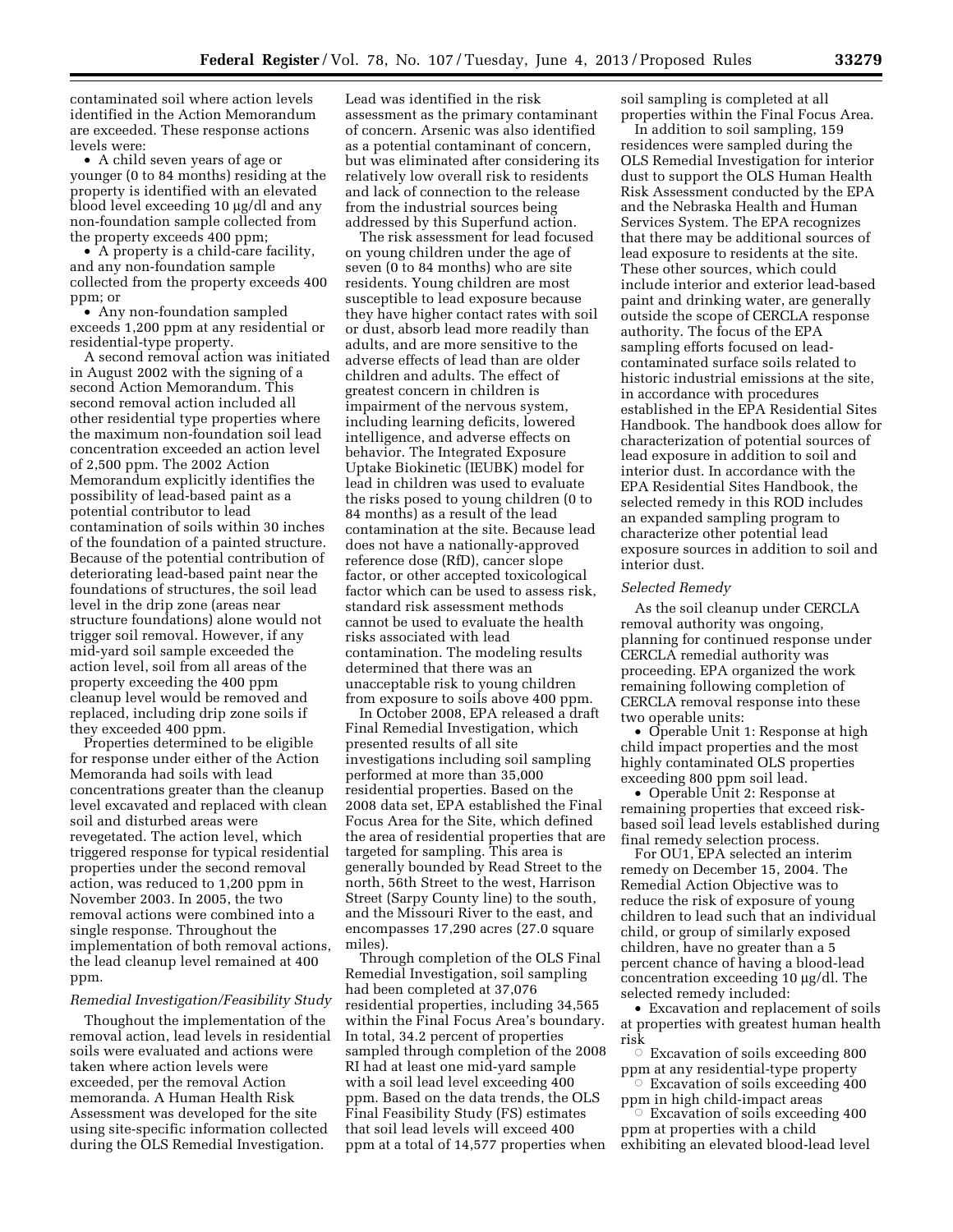• Final management of excavated materials

• Stabilization of loose and flaking exterior lead-based paint

• High efficiency interior cleaning

• Participation in comprehensive program addressing all potential lead sources

• Health Education

The pre-established soil remediation level of 400 ppm was determined to be the cleanup level for this interim remedial action. In order to prevent the re-contamination of the clean soil placed in yards after excavation, loose and flaking exterior lead-based paint that threatens the continued protectiveness of the remedy at these properties will be stabilized on affected structures prior to soil excavation. Only those homes and other structures where lead-based paint is visibly flaking and deteriorating will be addressed. At residences where soil cleanup actions are conducted, sampling will be performed to assess lead concentrations and loadings in interior dust. Homes that exceed the EPA and HUD standards for lead in interior dust will be eligible for a thorough interior cleaning using high-efficiency equipment. Interior cleaning of affected residences will be provided, in accordance with HUD procedures, on a voluntary basis for willing residents, after the soil cleanup is completed in the yard.

For OU2, EPA selected a final site remedy on May 13. 2009. The Remedial Action Objective is to reduce the risk of exposure of young children to lead such that an individual child, or group of similarly exposed children, have no greater than a 5 percent chance of having a blood-lead concentration  $exceeding 10 \mu g/dl$ .

The selected final remedy continues the ongoing remedial response being implemented under the December 15, 2004, Interim ROD for the OLS with the following modifications:

• The final OLS soil lead action level was lowered to 400 ppm for all residential and residential-type properties. High child impact properties continue to be prioritized for response.

• Soil sampling will continue to determine eligibility for remedial action at properties inside the Final Focus Area where sampling has not been performed. Soil sampling, outside the focus area, will be discontinued unless requested. Requests for soil sampling outside the focus area will be considered by EPA and decisions made on a case-by-case basis.

• An institutional control involving the operation of a local lead hazard registry containing information about the status of EPA investigation and

response and other lead hazards identified at individual Omaha properties.

• Participating residents at eligible properties will be offered highefficiency household vacuum equipment, training on the maintenance and importance of proper usage, and education on mitigation of household lead hazards. In addition, samples of interior dust are collected and the results provided to the residents. Residents at properties qualifying for soil remediation will be offered interior dust response. The interior dust response is not mandatory and the resident may choose to decline. Dust and interior floor wipe sampling are performed when access is granted. The analytical data is provided to the resident/tenant and informs them if HUD criteria are exceeded. Follow-up efforts are conducted by the Douglas County Health Department at any residence that has interior dust levels exceeding HUD criteria.

#### *Response Actions*

The initial EPA response was conducted under CERCLA removal authority. In 2005, following issuance of the Interim Record of Decision, the action level for removal response during the transitional period was lowered to 800 ppm for consistency with the upcoming remedial response.

Beginning with the construction season of 2005, the scope of the EPA response was expanded under the 2004 Interim ROD to include: (1) Stabilization of deteriorating exterior lead-based paint at properties where the continued effectiveness of the soil remediation was threatened, (2) response to interior dust at properties where interior dust lead levels exceeded appropriate criteria, (3) public health education, and (4) participation in a comprehensive remedy with other agencies and organizations that addresses all identified lead hazards in the Omaha community.

# Excavation and Replacement of Soils

Excavation of soils was accomplished using lightweight excavation equipment and hand tools the portions of the yard where the surface soil exceeded 400 ppm lead. Excavation continued in all quadrants, play zones, and drip zone areas exceeding 400 ppm lead until the residual lead concentration measured at the exposed surface of the excavation was less than 400 ppm in the initial foot, or less than 1,200 ppm at depths greater than one foot. Typically, soil excavation depths were between 6 and 10 inches in depth. Soils in garden areas were excavated until reaching a residual concentration of less than 400 ppm in the initial two feet from the original surface, or less than 1,200 ppm at depths greater than two feet.

After confirmation sampling verified that cleanup goals were met, the excavated areas were backfilled with clean soil to original grade and sod was placed over the remediated areas.

EPA did not utilize soil from any protected Loess Hills area as backfill for the OLS.

The contaminated soils removed from the remediated yards was stockpiled at staging areas, sampled and then transported to an off-site Subtitle D solid waste landfill for use as daily cover and/or disposal.

Stabilization of Loose and Flaking Exterior Lead-Based Paints

The lead-based paint assessment protocol, presented in the Final Lead-Based Paint Recontamination Study Report prepared for the OLS, was used to determine eligibility for exterior leadbased paint stabilization at those properties where soil lead concentrations exceed 400 ppm. At those properties where the exterior leadbased paint assessment identified a threat from deteriorating paint to the continued protectiveness of the soil remediation, the owner of the property was offered stabilization of painted surfaces on structures located on the property. Exterior lead-based paint stabilization is not mandatory and was provided to those qualifying property owners who choose to have their exterior paint stabilized. Lead –safe practices identified in the EPA's Renovate, Repair and Painting Rule were followed. Removal of loose and flaking lead-based paint was performed using lead-safe practices, which includes wet scraping and collection of paint chips using plastic sheeting. Scraped areas were primed and all previously painted surfaces had two coats of paint applied.

## *Interior Dust Response*

As part of the final remedy, residents at eligible properties are given the opportunity to have interior dust sampled. Upon agreement, the residents are given a high-efficiency household vacuum cleaner, training on the maintenance and the importance of proper usage of the vacuum, and education on mitigation of household lead hazards. In addition, samples of interior dust are collected and analyzed for lead. The resident/tenant is provided the analytical results. The letter transmitting the data also indicates whether the interior dust collected has lead above the HUD criteria.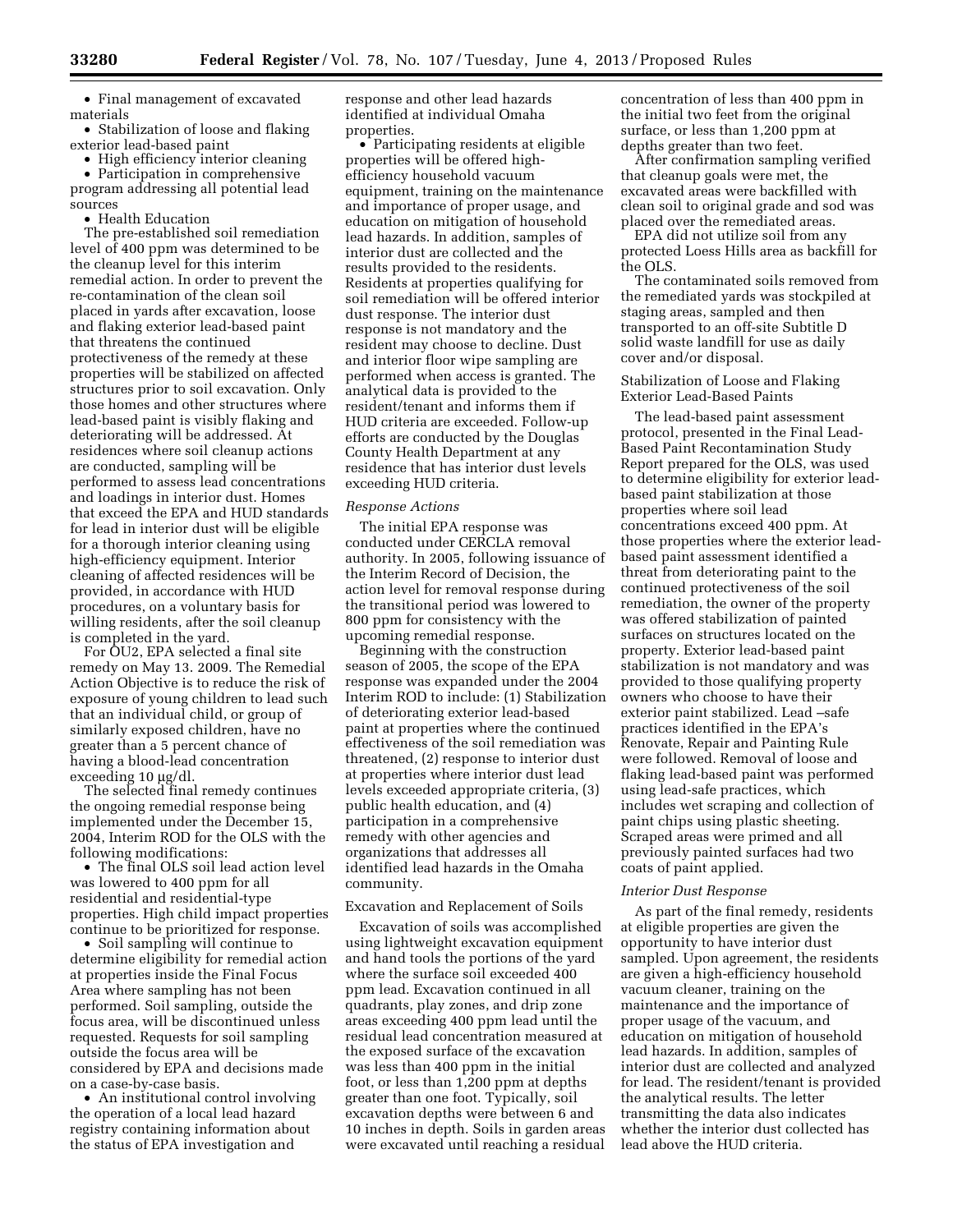The Douglas County Health Department provides the training and education regarding the need to mitigate interior dust. Interior dust response is offered to all residents with a qualifying property (soil lead concentrations greater than 400 parts per million). The resident does not have to agree and participation in the dust response is voluntary by the residents. At properties where soil remediation has been conducted, interior floor wipe sampling indicates that, typically, HUD criteria are not exceeded.

Exterior lead-based paint stabilization and interior dust response were provided retroactively to properties where soil cleanups have been performed under CERCLA removal authority, as well as to properties addressed under CERCLA remedial authority.

Participation in Comprehensive Program to Address Potential Lead Sources

There are a number of identified lead hazards within the OLS, not all of which are connected to the contaminant source of OLS. In order to better address all potential lead sources within the OLS, a health education program was developed and continues to be implemented to raise awareness and mitigate exposure. An active educational program continues in cooperation with agencies and organizations that includes ATSDR, NDHHS, DCHD, local non-governmental organizations, and other interested parties throughout the duration of the EPA remedial action.

#### Health Education

The following, although not an exhaustive list, indicate the types of educational activities provided at the Site:

• Support for in-home assessments for children identified with elevated blood lead levels.

• Development and implementation of lead poisoning prevention curriculum in schools.

• Support for efforts to increase community-wide blood lead monitoring.

• Physicians' education for diagnosis, treatment, and surveillance of lead exposure.

• Operation of EPA Public Information Centers to distribute information and respond to questions about the EPA response activities and lead hazards in the community.

• Use of mass media (television, radio, internet, print media, etc.) to distribute health education messages.

Development and distribution of informational tools such as fact sheets,

brochures, refrigerator magnets, etc., to inform the public about lead hazards and measures that can be taken to avoid or eliminate exposure.

## Institutional Controls

The lead hazard registry, identified as the Omaha Lead Education and Discussion (Omaha LEAD), provides interested parties with on-line access to lead hazard information at individual properties, including the status of EPA investigations and response actions and other lead hazard information including HUD-funded lead hazard control and abatement activities. Information available through the lead hazard registry includes initial soil lead sampling results from individual quadrants and residual soil lead levels remaining at properties following soil remediation. EPA notifies residents and property owners about the information that is available through the lead hazard registry as part of the transmittal sent at the completion of soil remediation at individual properties. Residents and property owners will receive a second notification when the lead hazard registry is complete and operational at the conclusion of the OLS remedial action. The final notification will describe information available through the lead hazard registry and again advise property owners that records of potential lead hazards received from EPA should be retained for compliance with state and Federal disclosure requirements.

After the issuance of the 2009 Final ROD, response efforts identified as Operable Unit 2 began. Operable Unit 2 work efforts began with the 2009 construction season and included all remaining remedial response work at the OLS. All work remaining under Operable Unit 1 not completed was performed under Operable Unit 2. Properties identified with time-critical conditions, including residences with elevated blood-lead levels in children and high child-impact areas, continue to receive prioritized response during the final remedy implemented under Operable Unit 2.

The precise scope of work remaining to be completed at the OLS site (under OU1 and OU2) is not known with certainty since sampling has not been completed to determine eligibility for soil remediation, exterior lead-based paint stabilization, and interior dust response. However, those properties not addressed to date are not part of this partial deletion.

Information on activities completed at each property can be found in the deletion docket and at the Omaha Lead Education and Discussion

(''OmahaLEAD'') Web site. Omaha LEAD is a Geographic Information Systems (''GIS'')-based Web site (*[www.omahalead.org](http://www.omahalead.org)*) that increases the public's awareness of lead hazards and acts of a as a *virtual library* of lead hazard mitigation activities, including activities conducted by private property owners, the City of Omaha, and the US EPA. The Web site is operational.

## *Cleanup Goals*

Final cleanup levels for lead in residential soil at Superfund sites generally are based on a consideration of the PRG derived by the IEUBK model results, taking the uncertainty in the value into account, and also considering the nine criteria in accordance with the CERCLA regulations contained in the National Contingency Plan (NCP). Under most circumstances, EPA selects a residential soil lead cleanup level that is within the range of 400 ppm to 1,200 ppm. EPA selected a soil action level for lead in residential soils at the site of 400 ppm.

For lead contamination that may be addressed under CERCLA, these cleanup levels allow for unrestricted use. Therefore, operation and maintenance, institutional controls and five-year reviews are not required for these parcels.

#### *Community Involvement*

EPA has worked extensively with the Omaha community through a variety of communication vehicles, including but not limited to local speaking engagements, participation in citizens' groups and city council meetings, local public access television, public service announcements on local cable television, coverage on radio and television and in local and national newspapers, mass mailings of informational materials, public outreach by telephone, by conducting public meetings, and through the EPA Web site.

EPA has been performing outreach to Omaha citizens, elected officials, school officials, health officials, the media, nonprofit groups, and others since becoming involved in the project in 1998 in an effort to convey information about the hazards of lead poisoning, particularly how lead affects the health of children. The EPA has participated in numerous formal and informal meetings to explain EPA's role and commitment in Omaha, convey information about the Superfund process, and provide general information about the site and lead contamination. EPA responds to inquiries on a daily basis regarding the site and individual property owner's sampling results.